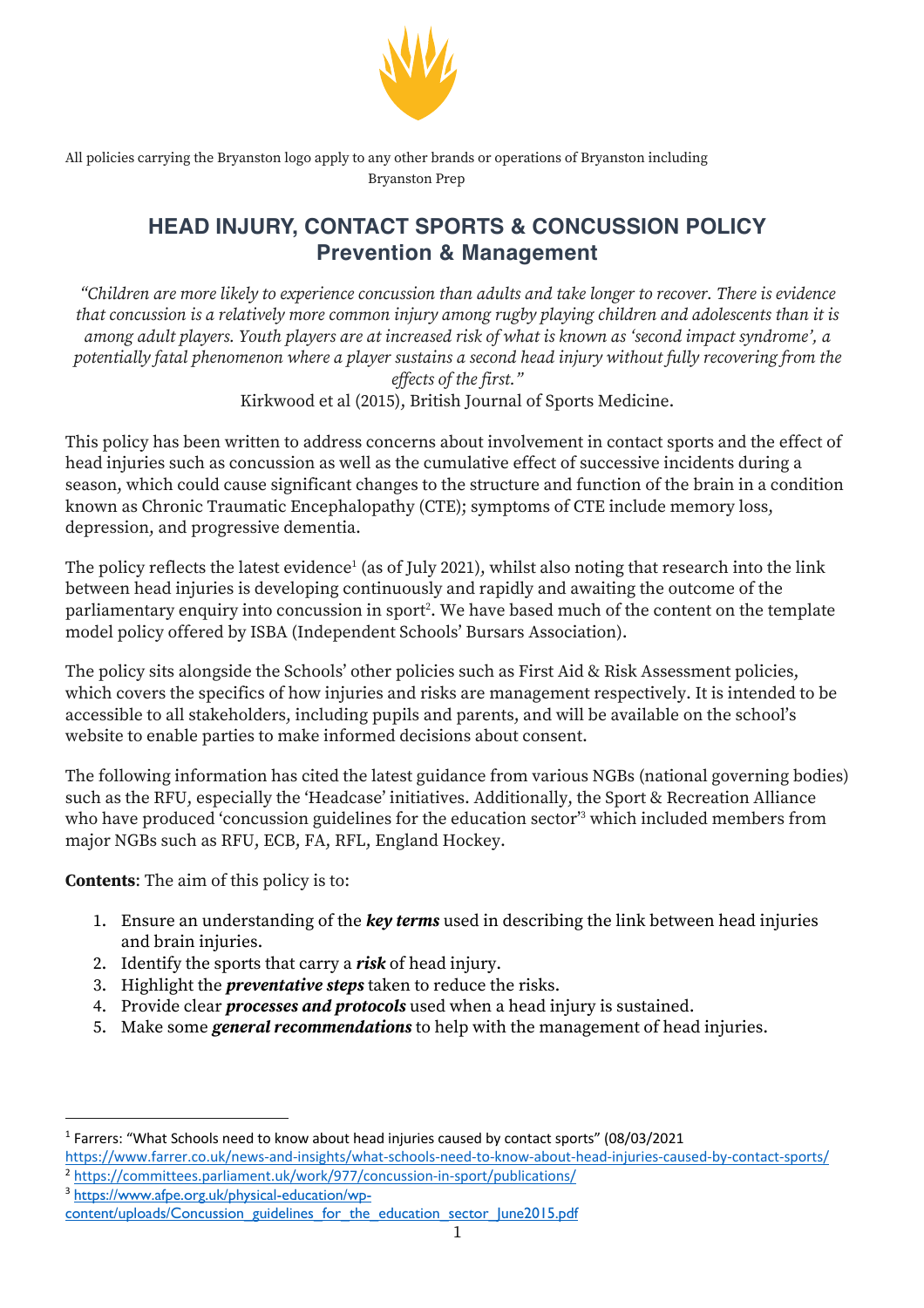

## **Part 1: Key Terms**

The following terms are used in this policy to describe incidents around head injuries/concussion, with reference to the ISBA policy:

- *Head injury*: means any trauma to the head other than superficial injuries to the face.
- *Traumatic Brain Injury (TBI*): is an injury to the brain caused by a trauma to the head (head injury).
- *Concussio*n: is a type of traumatic brain injury (TBI) resulting in a disturbance of brain function. It usually follows a blow directly to the head, or indirectly if the head is shaken when the body is struck. Transient loss of consciousness is not a requirement for diagnosing concussion and occurs in less than 10% of concussions.
- *Transient Loss of consciousness*: is the sudden onset, complete loss of consciousness of brief duration with relatively rapid and complete recovery. It can also be referred to as 'being knocked out' or a 'blackout.'
- *Persistent loss of consciousness*: is a state of depressed consciousness where a person is unresponsive to the outside world. It can also be referred to as a coma.
- *Chronic Traumatic Encephalopathy (CTE*): is one type of degenerative and progressive brain condition that's thought to be caused by TBIs and repeated episodes of concussion. CTE usually begins gradually several years after receiving TBIs or repeated concussions. The symptoms affect the functioning of the brain and eventually lead to dementia.
- *Contact sport*: is any sport where physical contact is an acceptable part of play for example rugby, football, and hockey.
- *Non-contact sport*: is any sport where physical contact is not an acceptable part of play but where there are nonetheless potential collisions between players and between players and the ball, for example cricket and netball.

## **Part 2: The Risks**

Whilst our data suggests that head injuries are most common in Rugby, a head injury could happen in any sport or, indeed, in any area of school life*. It is expected that this policy will be applied to all sports and in all head injuries in other contexts.* 

- Playing contact and non-contact sport increases an individual's risk of collision with objects or other players.
- Collisions can cause a head injury, which can cause a traumatic brain injury such as a concussion.
- It is very important to recognise that a student can have a concussion, even if they are not 'knocked out'. Transient loss of consciousness is not a requirement for diagnosing concussion and occurs in less than 10% of concussions.
- Children and young adults are more susceptible to concussion than adults because their brains are not yet fully developed and thus more vulnerable to injury.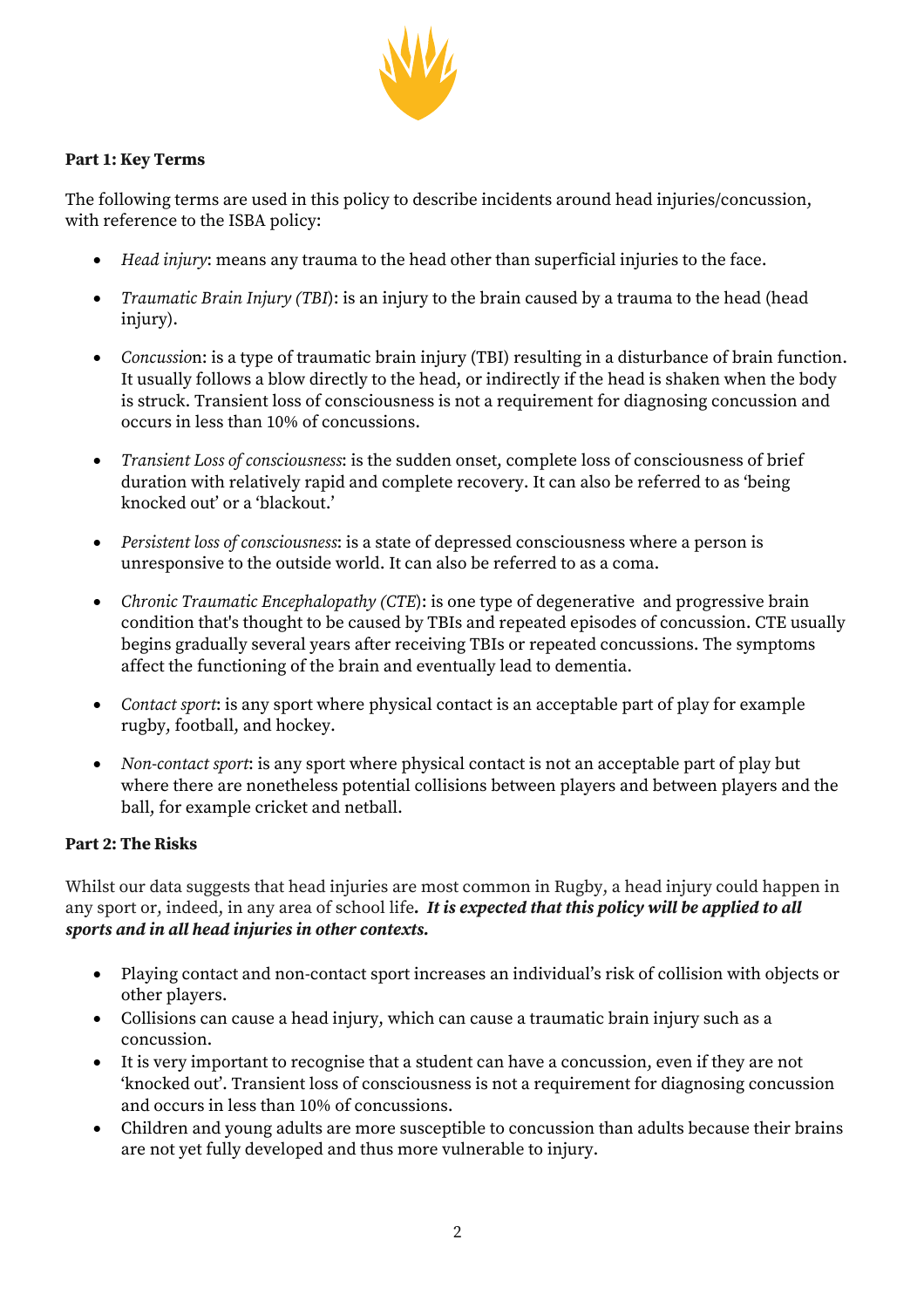

• The current evidence suggests that repeated episodes of concussion, even where there is no transitory loss of consciousness, can cause significant changes to the structure and function of the brain in a condition known as Chronic Traumatic Encephalopathy (CTE).

## **Part 3: Preventative Steps**

At Bryanston, the pupils are at the heart of everything we do. This includes several policies to safeguard their well-being. This policy is part of that enhanced duty of care to ensure our pupils are safeguarded, as far as is practicably reasonable, from risk.

*Risk assessments*: Any person responsible for the undertaking of a sporting activity must ensure a suitable risk assessment for the specific sport activity is created. Our risk assessment policy sets out who writes risk assessment, which is approved by our head of H&S [Kieran Williams] before being countersigned by all persons coaching that sport, leading sessions in that activity. The risk assessment will:

- Identify the specific risks posed by the sport/activity, including the risk of players sustaining head injuries.
- Identify the level of risk posed (likelihood x severity of injury).
- State the control measures and reasonable steps taken to reduce the risks.

The NGBs of most sports now produce head injury guidelines that are specific to their sport with protocols/guidance to manage the incidence of head injuries across the continuum of age ranges, in addition to concussion guidance, such as the RFU<sup>4 5</sup>, England Hockey <sup>67</sup> and the FA<sup>8 9</sup>, <del>and</del> . The relevant and latest guidelines are implemented by those responsible for risk assessing sport activities as well as in practice in the sporting arena.

*Practices/Session Management*: Other practical measures to reduce the risk of players sustaining head injuries also include:

- Having a sporting programme that offers a large degree of breadth of choice (including contact and non-contact sports) and, where contact sports are compulsory, there are non-contact versions of those sports available.
- Structuring training and matches in accordance with current guidelines from the governing body of the relevant sport (see above).

- *<sup>8</sup>* https://www.thefa.com/get-involved/fa-concussion-guidelines-if-in-doubt-sit-them-outold
- *<sup>9</sup>* https://www.thefa.com/news/2020/feb/24/updated-heading-guidance-announcement-240220

*<sup>4</sup>* https://www.englandrugby.com/participation/playing/headcase/age-grade/schools-and-colleges

*<sup>5</sup>* https://www.englandrugby.com/dxdam/04/0453acb5-5fe2-4608-91b0 a2bd191c3016/HEADCASE%20GRTP.pdf

<sup>6</sup> https://www.cuhc.org.uk/wp-content/uploads/2020/10/CUHC-Concussion-Policy-2020-21.pdf

*<sup>7</sup>* https://www.englandhockey.co.uk/governance/duty-of-care-in-hockey/safe-hockey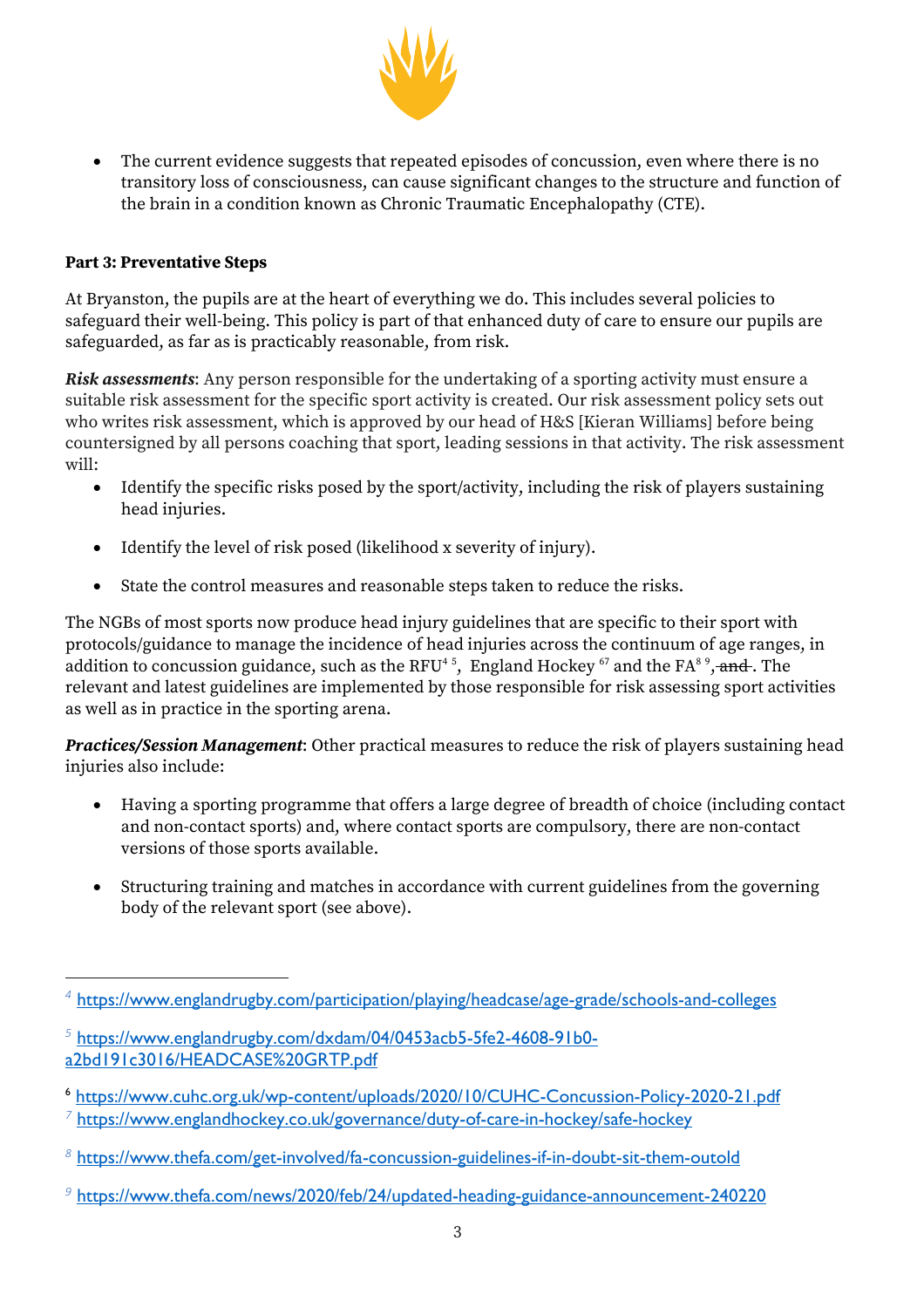

- Removing or reducing contact elements from contact sports, for example offering 'rugby-ready' or touch rugby as part of the rugby offering. This would include liaising with opposition schools to offer different tiers of fixtures based on level of contact e.g. a rugby-ready 1<sup>st</sup> XV training match rather than full-contact, B-teams to play touch rather than full contact.
- Ensuring that there is an adequate ratio of coaches to players.
- Staff receive awareness training in managing the level of contact in a sport and concussion protocols.
- Delivering a coaching specification that is focused on technical development to ensure the safe playing techniques; especially in high-risk situations like rugby tackles.
- Encourage and ensure that sportsman-like conduct and mutual respect for both opponents and fellow team members is paramount (reduced emphasis on results ahead of development).
- Using equipment and technology to reduce the level of impact from collision with physical objects and players (e.g. using padding around rugby posts, not overinflating footballs, gumshields, helmets etc).
- Ensuring that the playing and training areas is safe (for example, that is not frozen hard, and there are suitable run-off areas at the touchlines).
- Ensuring that a medical professional is easily accessible during training and matches that take place at Bryanston.

## **Part 4: Processes and Protocols**

The welfare of all pupils is of central importance. The following processes and protocols are there to protect and inform how to assess and manage a head injury situation. The overall advise to anyone using this policy is to adopt a cautious approach if there is any doubt as to whether a head injury has occurred and/or if a concussion has been sustained.

All staff should be encouraged to carry the 'Pocket Concussion Recognition Tool'10 – this will be compulsory for rugby coaches. Where a pupil sustains a suspected head injury/concussion the person supervising the activity should immediately remove the pupil from play as soon as it is safe to do so, and seek appropriate medical advice (school nurse, physiotherapist, or duty paramedic).

## *4.1 Concussion Protocols*: The 4 R's of concussion management:

# **R**ECOGNISE **R**EMOVE **R**ECOVER **R**ETURN

## Recognise:

Concussion should be suspected if one or more of the following visible clues, signs, symptoms or errors in memory questions are present. [Taken from McCrory et. al, Consensus Statement on Concussion in Sport. Br J Sports Med 47 (5), 2013.]

<sup>10</sup> https://bjsm.bmj.com/content/bjsports/47/5/267.full.pdf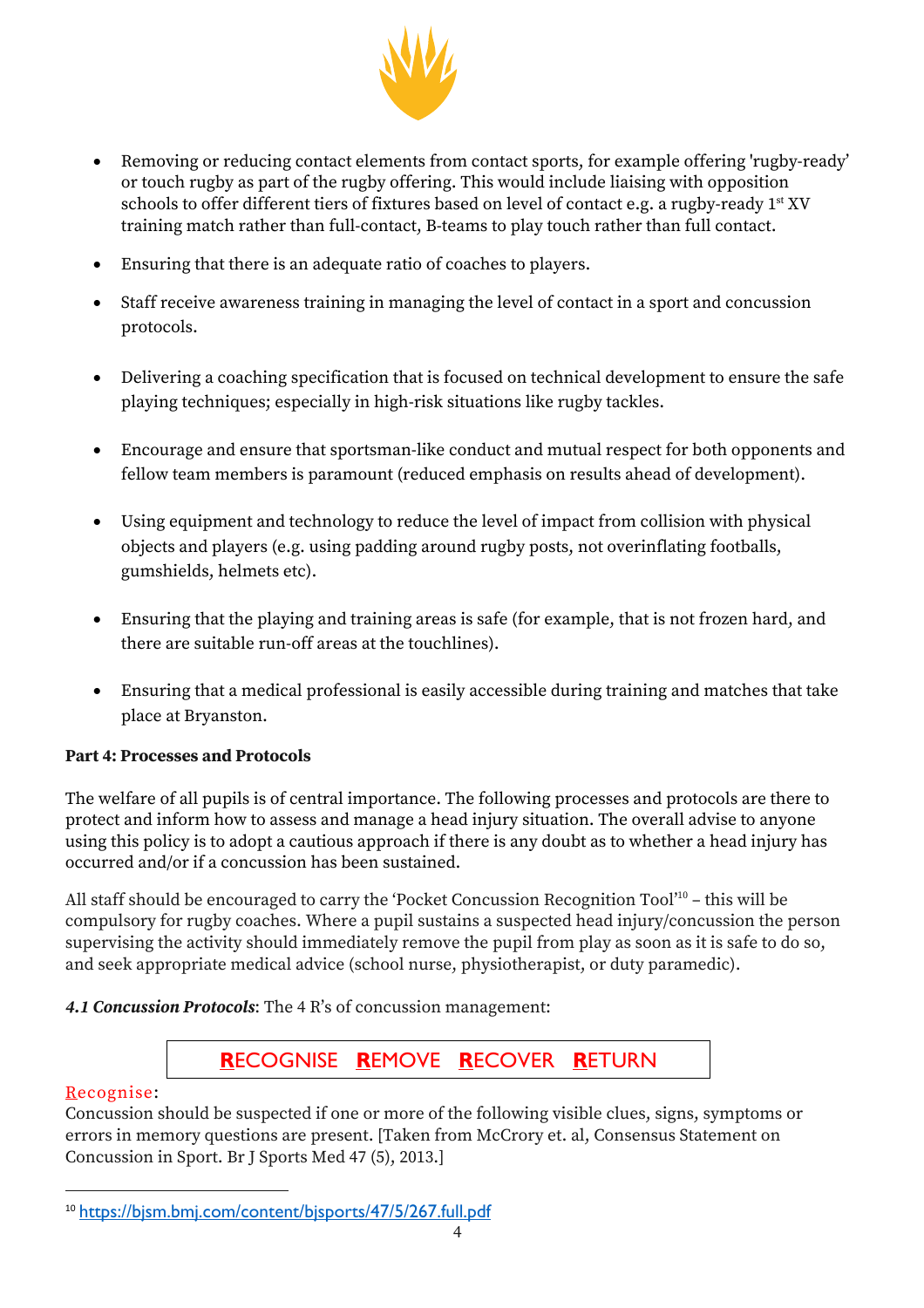

## a. *Visible clues of suspected concussion*:

- Loss of consciousness or responsiveness.
- Lying motionless on ground/slow to get up.
- Unsteady on feet/balance problems or falling over/incoordination.
- Grabbing/clutching of head.
- Dazed, blank or vacant look.
- Confused/not aware of plays or events.

## b. *Signs and symptoms of suspected concussion*:

Loss of consciousness, headache, seizure or convulsion, dizziness, balance problems, confusion, nausea or vomiting, feeling slowed down, drowsiness, "pressure in head", more emotional, blurred vision, irritability, sensitivity to light, sadness, amnesia, fatigue or low energy, feeling like "in a fog", nervous or anxious, neck pain, "don't feel right", sensitivity to noise, difficulty remembering, difficulty concentrating.

## c. *Memory function - Failure to answer any of these questions correctly*:

- "What venue are we at today?"
- "Which half is it now?"
- "Who scored last in this game?"
- "What team did you play last week/game?"
- "Did your team win the last game?"

## **'Red Flags' – serious concerns: 999 AMBULANCE**

- **Athlete complains of neck pain**
- **Deteriorating conscious state**
- **Increasing confusion or irritability**
- **Severe or increasing headache**
- **Repeated vomiting**
- **Unusual behaviour change**
- **Seizure or convulsion**
- **Double vision**
- **Weakness or tingling / burning in arms or legs**

NB: 1. A loss of consciousness is not a prerequisite for concussion.

NB: 2. Concussion symptoms could occur after the event. If a player feels unwell or unusual in the days following a head injury, concussion should be considered, and they should be sent to the Medical Centre. Post-concussion symptoms are often vague and non-specific, but could be confused with those of a viral infection (e.g. flu).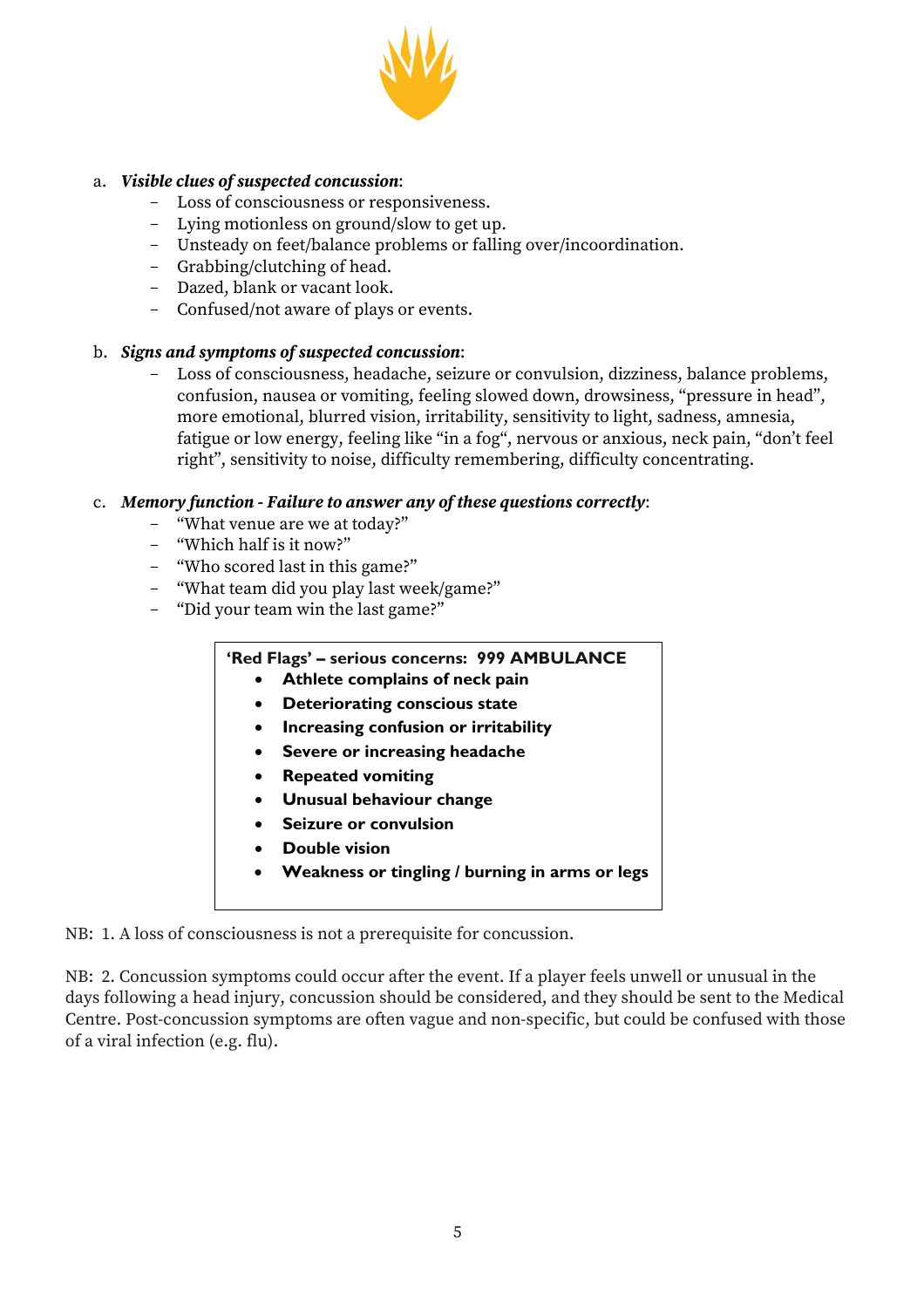

## Remove:

Any player/athlete with a suspected concussion should be *immediately* removed from play.

## **The coach must… (primary actions)**:

- call an ambulance in the event of any red flag concerns.
- not let them return to play that day.
- not let them be left alone.
- make sure they are seen at the Medical Centre (for home matches) or inform the Medical Centre (if a head injury is sustained at an away match).
- not let them drive.

## **The coach must… (secondary actions):**

- inform the Housemaster (boarders)/ Parents (day-pupils).
- complete an accident report form.

## **The Medical Centre must…..(as soon as the head injury is reported):**

- complete Sports Concussion Assessment Tool 5 (SCAT5) for any head injury (inc. sport)
- refer on if clinical concern
- arrange a follow up at the medical centre within 24-48 hours with a qualified medical professional to review and diagnose if a concussion has been sustained.
- ensure the pupil is aware of the requirement for time off learning and sport and given head injury advice
- $\bullet$  admit pupil to medical centre for monitoring for 24 hours IF loss of consciousness occurred
- inform the pupils' house team and parents of the head injury.
- if a concussion is diagnosed, inform house team, parents, tutor, director of sport and sports centre.
- record the confirmed concussion in our live database which is available for all games staff to view.

*4.2 Managing a return to play following a head injury:* Any pupil that has suffered a head injury and been diagnosed with a confirmed concussion is subject to a graduated return to play programme (GRTP), as well as a graduated return to learning (GRTL). The GRTP & GRTL will be assigned following consultation with a qualified medical professional at the Medical Centre.

## Recover:

Following a confirmed concussion, the Medical Centre will inform the House team/HoG/Director of Sport/Tutor/Parents of the confirmed concussion and the following recovery route will be enforced:

- 0-2 days: complete rest from all physical & cognitive activity.
- 0-14 days: pupils will have a compulsory 14-day break from all *physical* activity & graded return to *learning.*
- 14-23 days: pupils will follow a graded return to play (sport/exercise)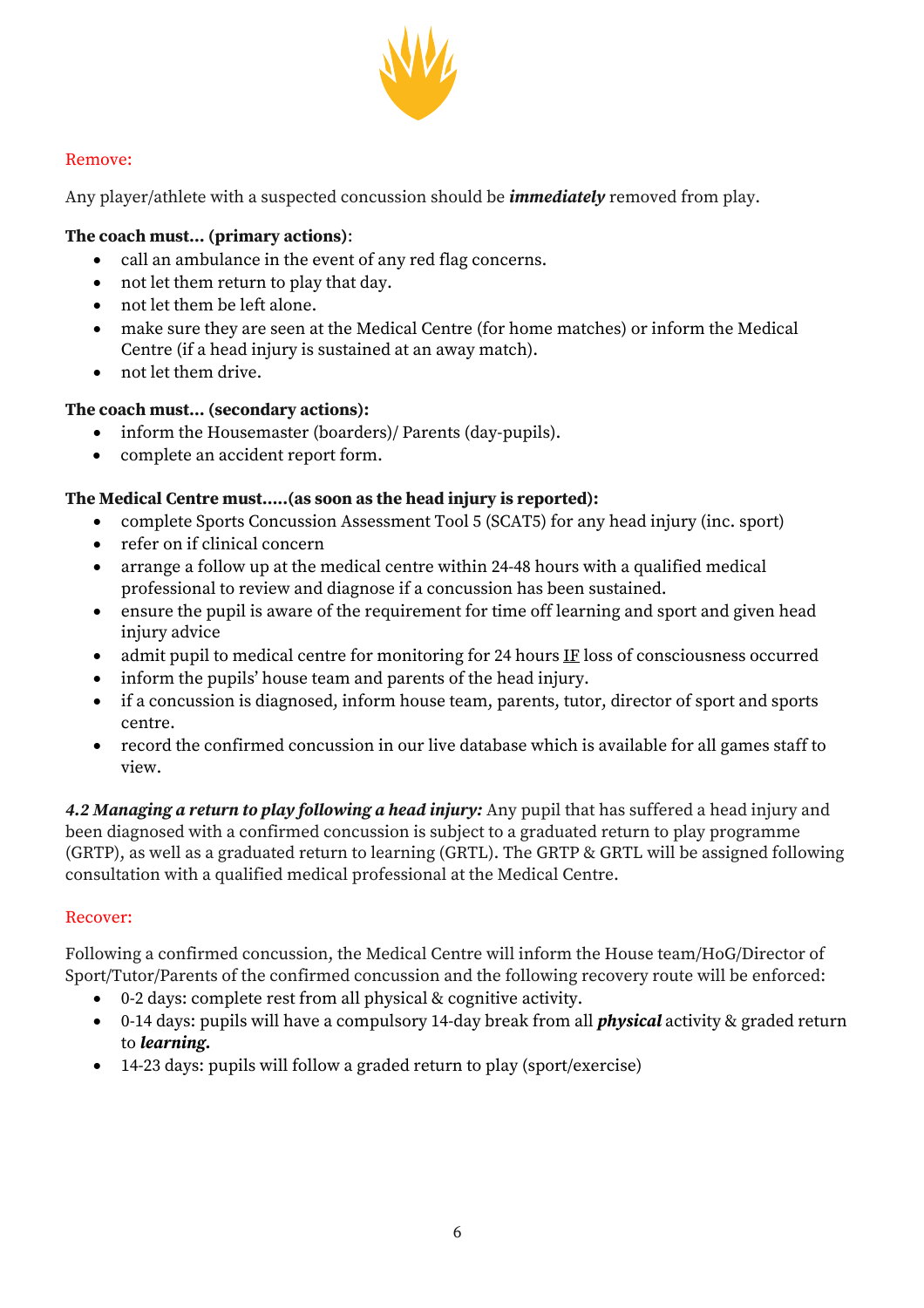

a). *Return to Learn (GRTL):* Return to cognitive activities will also follow a 'graded return' procedure as per guidelines<sup>11</sup>, with reference to academic studies, tests and Prep. Once symptom free, start graduated return to schoolwork as follows:

- **Stage 1 (14 days; initial rest period)**
	- **1a:** 2 days complete rest/no screen time.
	- **1b**: 1-2 half days(s), with increased rest, limited screen time, 30mins max prep, no tests
	- **1c**: 1-2 full day(s) with increased rest, limited screen time, 45mins max prep, no tests
	- **1d**: Full day as 'normal', gradual return to tests
	- **1e:** Continue as stage '1d' until day 14
	- **Day 14** review at medical centre

The Tutor/House team will lead managing their return to learning, consulting the Medical Centre if any concern.

*\* If the concussion symptoms return at any stage of the graded return to learn, then the pupil will be reviewed at the Medical Centre and the stage of the GRTL they are at will be regressed based on their signs and symptoms.* 

*\*\* If a pupil struggles to progress through the GRTL due to signs and symptoms, they will we reviewed at the medical centre and an 'Independent Education Programme" (IEP) may be put into place on consultation with the HsM, tutor, school doctor and pupil.*

## Return:

Pupils must not return to play (any sport/exercise), if they have any concussion signs or symptoms. If the signs or symptoms return at any stage through the graded return to play, they will be reviewed at the Medical Centre.

b). *Graded Return to play (GRTP) ('Physical activity)'*: Return to sport and exercise must follow the 'Graded Return to Play' (GRTP) guidelines:

- **Stage 1(14 days):** 
	- Complete rest from all sport/exercise;
	- Starting at midnight on the day the head injury is sustained;
	- Culminating with consultation at the medical centre prior to starting stage 2 of the GRTP (return to sport/exercise).
- **Stage 2>Stage 3> Stage 4(15-20 days)**:
	- Light aerobic exercise> Sport-specific drills>non-contact training (min 48 hours between each stage).
- **Stage 5 (20-22 days):** 
	- Full-contact training;
	- Final consultation at the Medical Centre.
- **Stage 6 (Day 23+):** 
	- 48 hours after stage 4 Return to competitive fixtures/events.

<sup>&</sup>lt;sup>11</sup> The Sport & Recreation Alliance's 'Concussion guidelines for the Education Sector' (also attached). The 4th Principle – 'Return' pg P5 – "Once symptom free, pupils should undertake to academic studies. Consideration should be given to managed return to full study days and gradual-introduction of homework"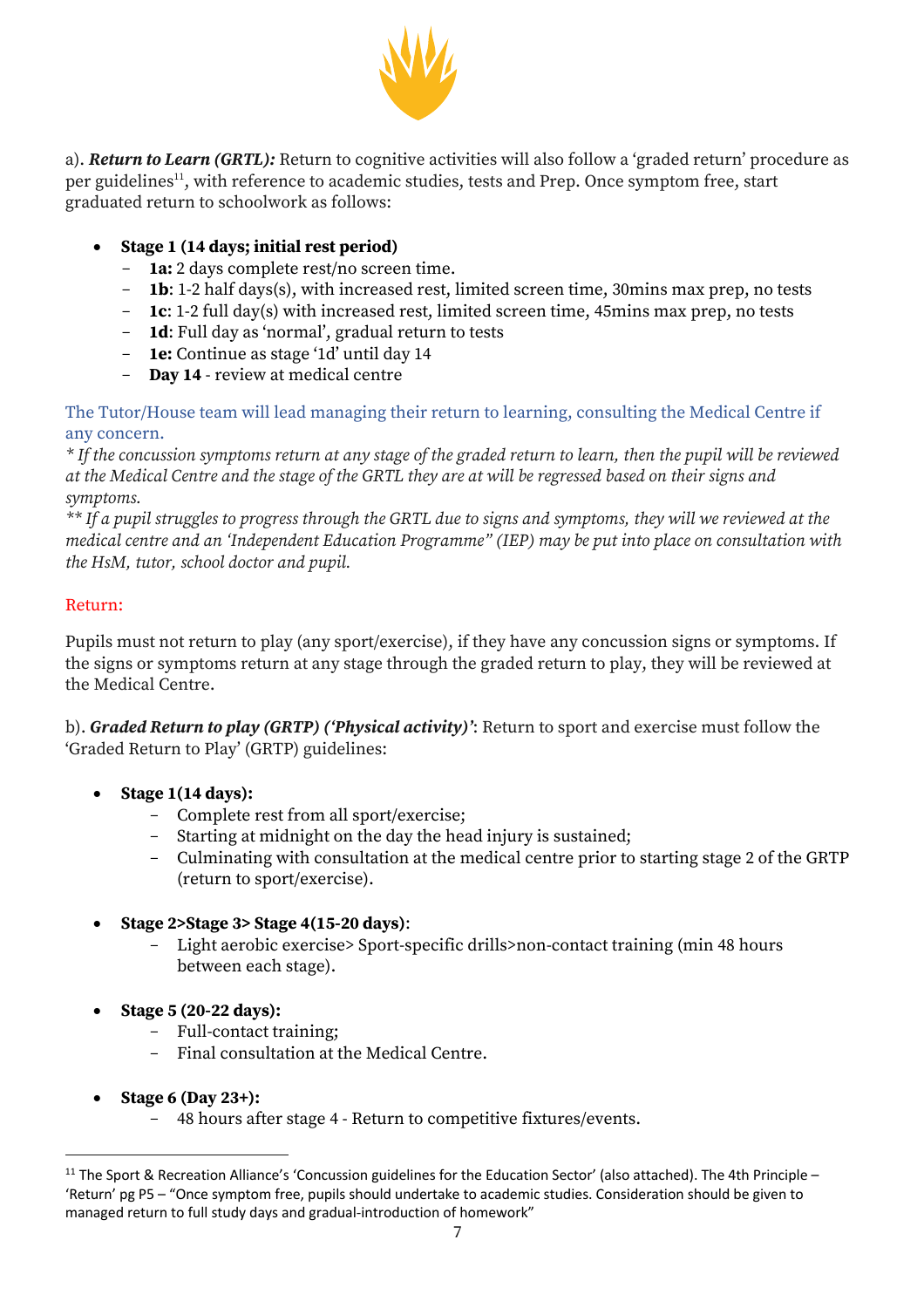

The Director of Sport will oversee the progression through the return to physical activity protocol. The Sports Centre will play a role in stages 2 and 3, with the HoG ensuring the return to physical activity from stage 4-6 is followed.

*\* If the concussion symptoms return at any stage of the graduated return to play, then the pupil will be reviewed at the medical centre and the stage of the GRTP they are at will be regressed based on their signs and symptoms.* 

*\*\* If it's a repeat concussion, the duration of stages might be increased accordingly, based on recommendations from the school doctor.* 

*\*\*\*If a second concussion is diagnosed in the same term, a return to contact sport at school will not be allowed.*

N.B. If the head injury happens outside of school and parents have chosen NOT to take their son/daughter to the doctor on the day of the injury, the school must be informed and will arrange for a head injury review at the Medical Centre on return to school to confirm if a concussion has been sustained. Pupils who are not registered with the school doctor must also follow the schools head injury/concussion policy.

NB2. Players returning home during the GRTL or GRTP will have supporting information forwarded to parents/guardians from Medical Centre. (See following section on managing an injury away from school)

*See appendix 1 & 2 for Bryanston's graded return to learn (GRTL) /graded return to play (GRTP).* 

#### **Standard Return to Play Pathway<sup>1213</sup>:**<br>Stage 1 Stage 2 Stage 3 **Stage 2 Stage 4 Stage 5 Stage 6 Stage 1**<br>Initial rest perio otball-spec<br>exercise Non-contact training Full-contact practice Return to play 14 days beginning Minimum duration Minimum duration Minimum duration Minimum duration Day 19 Earliest return to plau at midnight on the 24 hours 24 hours 24 hours 24 hours dermanight on the<br>day of injury. The<br>player must be<br>symptom-free at the **TINGY Part** end of this period<br>before progressing Clearance by docto 14 daus beginning Minimum duration Minimum duration Minimum duration Minimum duration Dau 23 at midnight on the<br>day of injury. The 48 hours 48 hours 48 hours 48 hours est return to plau UNDER<sub>19</sub> plauer must be symptom-free at the<br>end of this period before progressing It must be emphasised again, that these are minimum return to play times and in players who do not recover fully within these timeframes, return to play times will need to be longer

**Repeat Concussions:**

Known as 'Second Impact Syndrome' (SIS), where another concussion occurs following the return to play. There is some evidence that players are more susceptible to a second concussion following the initial event. Repeat concussions are likely to involve a lengthy absence from activity. If a second

<sup>&</sup>lt;sup>12</sup> FA: Concussion Guidelines – 2015. http://www.thefa.com/get-involved/fa-concussion-guidelines-if-in-doubt-sit-them-out <sup>13</sup> RFU: Recovery & Return to Play – 2017. http://www.englandrugby.com/my-rugby/players/player-health/concussionheadcase/returning-to-play/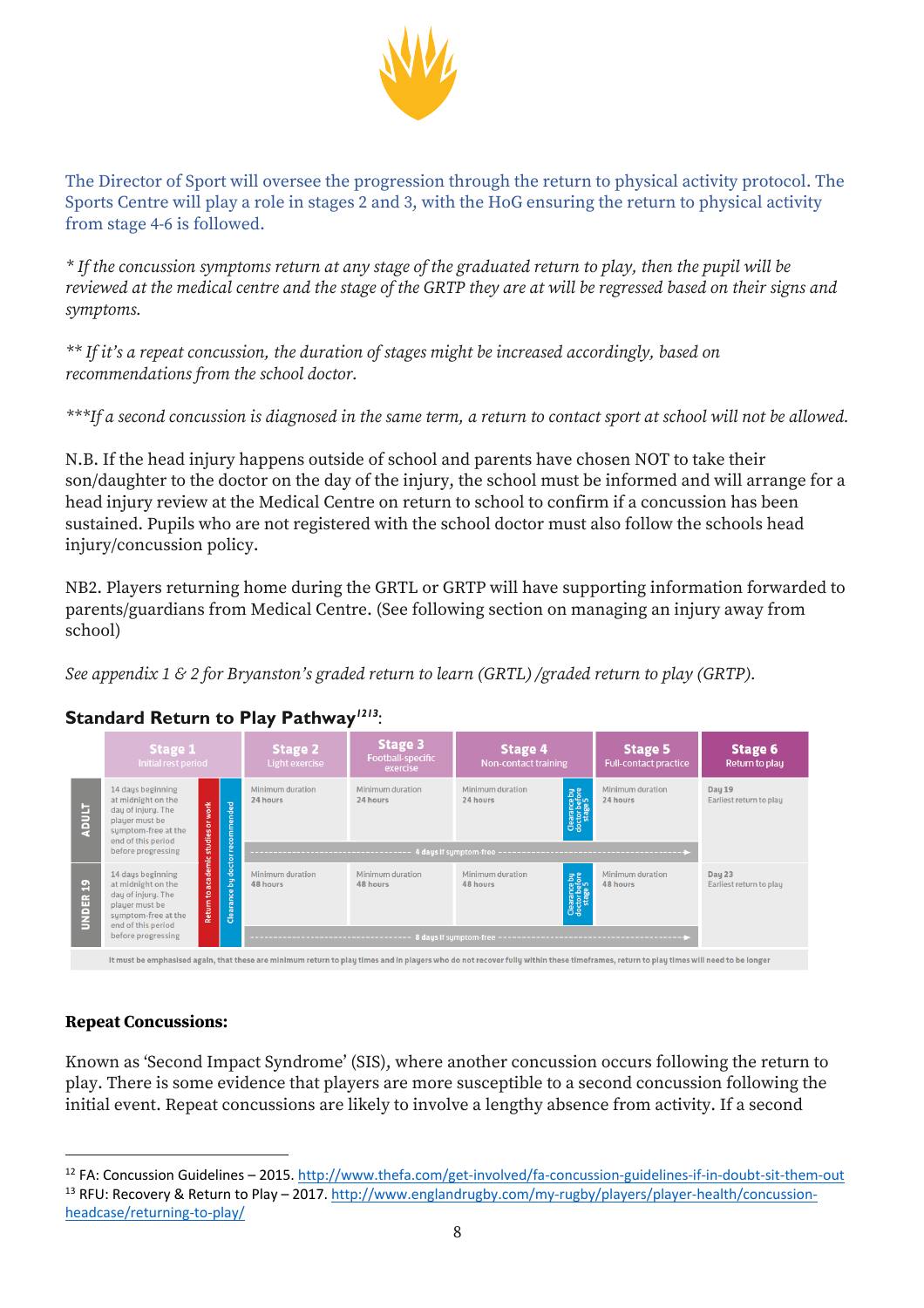

concussion is diagnosed within the same term, after the routine medical centre assessment, the RTL/GRTP is followed BUT contact sport will not be allowed.

## **Breaches of this policy**

Bryanston takes its duty of care very seriously. The School will take appropriate action against any person found to have breached this policy. For example:

- if a *pupil* attempts to return to learn or play in breach of their GRTL/GRTP plan, the school will consider the matter under the School's student disciplinary policy.
- if a *member of staff* fails to report a head injury, the School will consider the matter under the School's staff disciplinary policy.
- if a *parent* fails to report to the School a head injury their child sustains outside of School, the School will consider the matter under the terms of the School parent contract.

## **Head injury at a non-Bryanston activity:**

As noted above, repeated concussions can cause significant changes to the structure and function of the brain, in particular the child's brain. It is therefore very important that the School, pupils, and their parents take a holistic approach to the management of head injury causing concussions and cooperate with regards to sharing information.

Injuries sustained away from Bryanston must be communicated to the School by parents to HsM. The HsM will inform medical centre who will ensure that concussion policies, specifically protocols to pass on information, are in place before allowing a pupil to participate in a sport/activity run by an external organisation/body. NB. The School's duty of care is non-delegable and retains responsibility to ensure care is taken on its behalf.

Where a pupil sustains a head injury which has caused a concussion whilst participating in an activity outside of the school, the parents of the pupils concerned should promptly provide their HsM, with sufficient details of the incident, and keep the HsM updated of any developments thereafter. This would apply, for example, if a student suffers a concussion playing rugby for an external rugby club or if a student sustains a head injury while talking part in an informal game of sport, for example in the local park.

The School will determine the appropriate way forward on receiving a notification of this nature. That might include reviewing any return to play plan already established by the external club, or if no such plan has been put in place, the school will review the head injury and if a concussion is diagnosed - put into place a GRTL/GRTP.

In turn, the School (medical centre) will inform parents when a student has sustained a head injury causing a concussion at School.

## **PART 5: General Recommendations:**

- All rugby staff must have completed the *RFU's on-line concussion module* and a record held by the School (i.e. with Second Master/Director of Sport/Master i/c Rugby).
- All pupils to be given the '*RFU's Headcase card'* (attached).
- All staff to be given the pocket-version *'Concussion Recognition Tool'* (attached).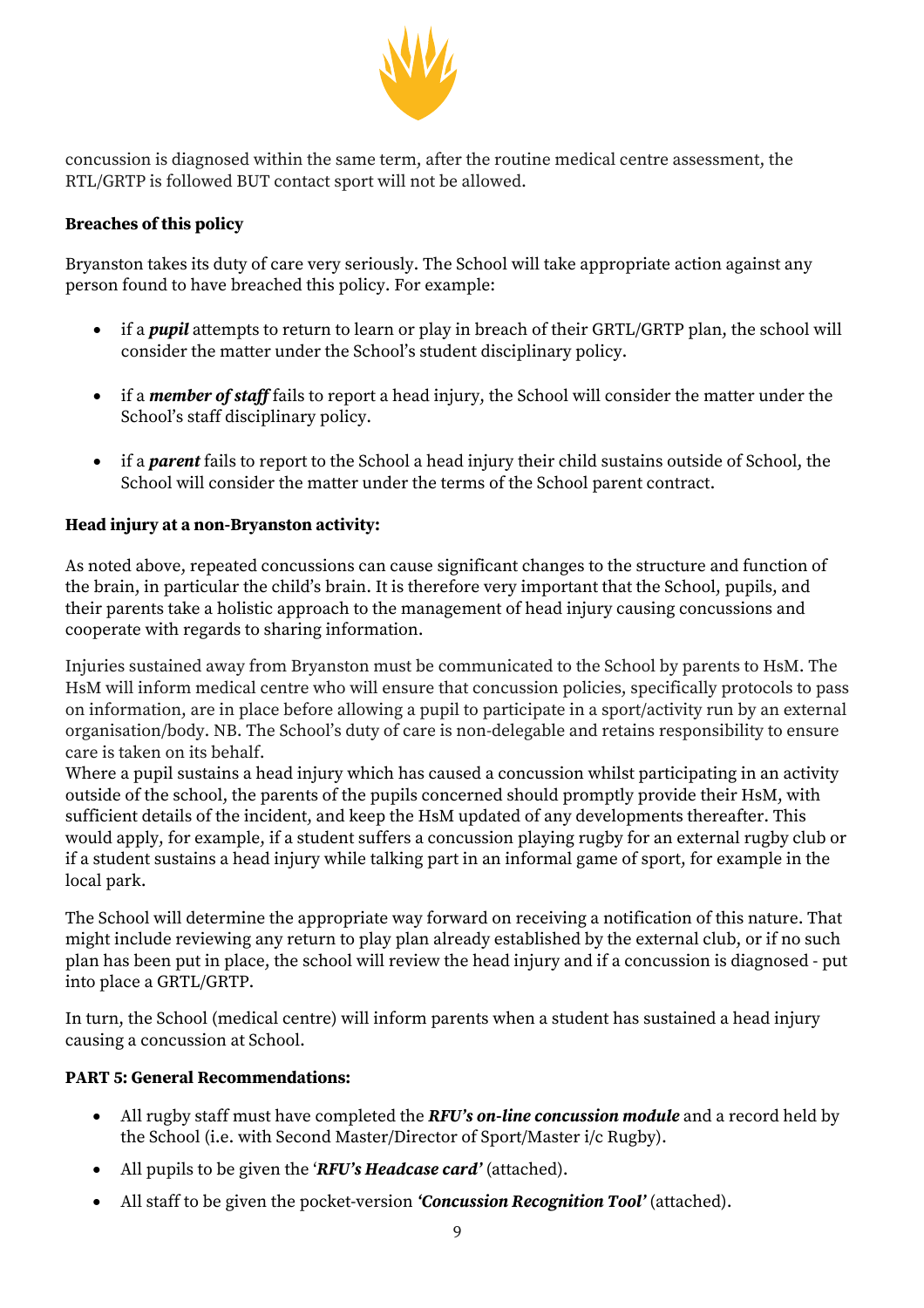

- A meeting with Deputy Head Co-Curricular and our concussion management team at the Medical Centre to take place *annually* to discuss concussion protocols; a meeting with coaches and the respective HoGs/DoSp *termly.*
- Letter to players & parents highlighting the School's policy which highlights the collective responsibilities.
- This Head Injury/Concussion Policy to be part of the School's wider safeguarding policy & available on the School's intranet/internet.
- The School position should be checked with its insurers and will retain all policies and documents in the event of future claims to check the policy cover that is in place at the time.
- Bryanston will work towards gaining a parent's *informed consent* to participate in contact sports as part of our duty to demonstrate reasonable care. From 2022-23 the parental T&Cs will specifically reference contact sports and make this policy available. [This remains an 'opt-out' situation and will move to an 'opt-in' policy statement when required]. Bryanston would never compel a pupil to play contact sports where their parents have not consented for them to play. The school's T&Cs are signed when a child is not Gillick competent however a pupil can withdraw themselves from contact sports, trumping a signed set of T&Cs when they are *Gillick competent*. (U16s but with enough intelligence, competence and understanding to consent).

## **The management of head injuries, concussions and involvement in contact sports requires a holistic approach. Like safeguarding, it is everyone's responsibility:**

## **Fellow players/coaches/parents: YOUR responsibility**:

- $\checkmark$  You MUST do your best to ensure that the player is removed from play in a safe manner, if you observe them displaying any of the visible clues or signs or symptoms of a suspected concussion.
- $\checkmark$  You MUST NOT allow a player to play rugby until they have completed the graded return to play (GRTP) protocol if they are displaying signs or symptoms of a suspected concussion sustained while playing rugby or another sport.
- $\checkmark$  You MUST ensure that the player is in the care of a responsible adult and inform them of the player's suspected concussion.
- $\checkmark$  You MUST inform the school of any head injuries sustained outside of school.

## **Player: YOUR responsibility:**

- $\checkmark$  If you have symptoms of a suspected concussion you must STOP playing and INFORM medical and/or coaching staff immediately.
- $\checkmark$  Be honest with yourself and those looking after you.
- $\checkmark$  If you have symptoms of a suspected concussion sustained while playing rugby or another sport, you MUST NOT play rugby until you have completed the graded return to play (GRTP) protocol.

## **School: OUR responsibility:**

- $\checkmark$  To have a transparent concussion policy.
- $\checkmark$  To ensure protocols are known.
- $\checkmark$  To ensure protocols are followed.
- $\checkmark$  To protect players from harm.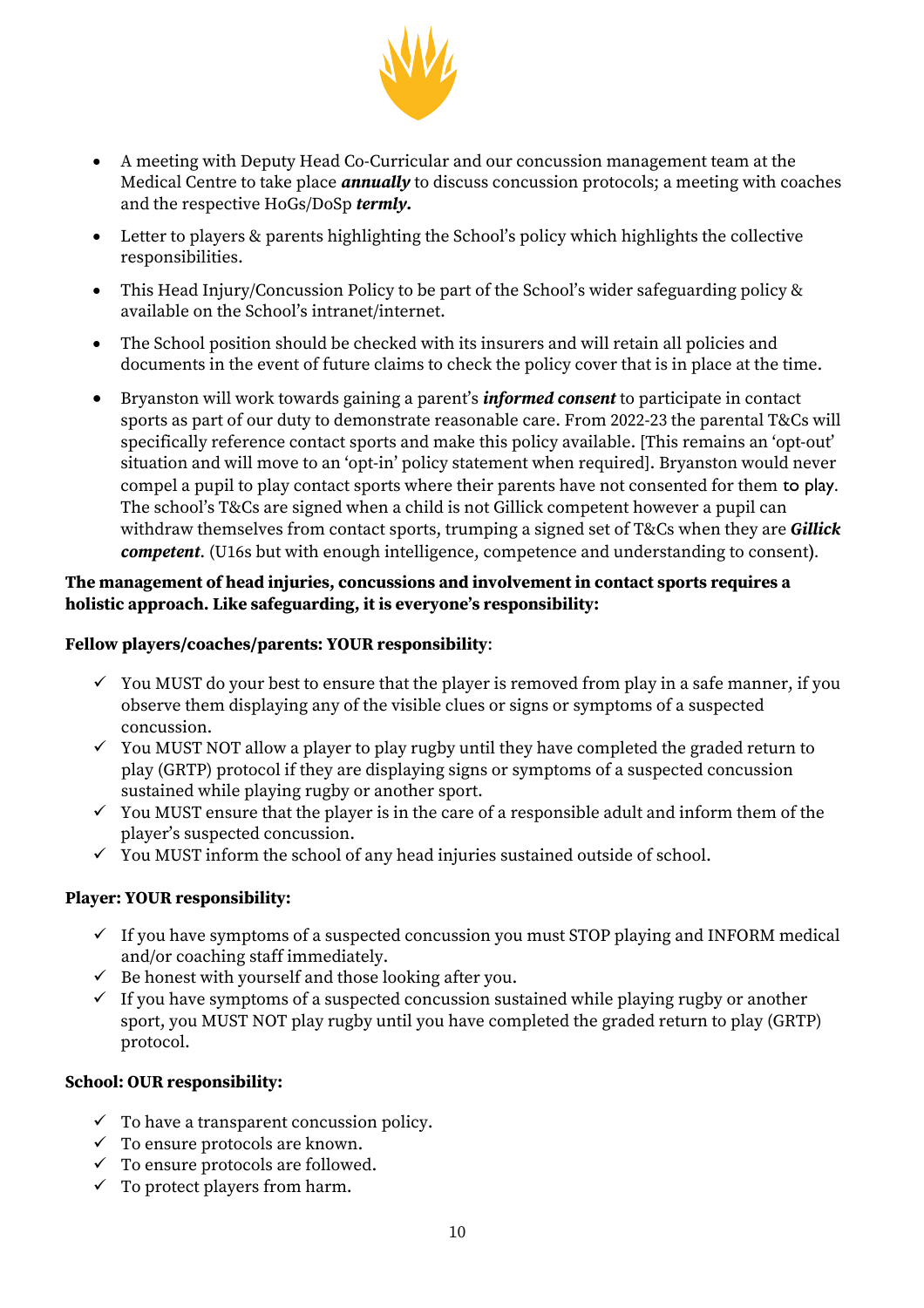

**Concussion Protocol Summary:** 



Author: Deputy Head Co-Curriculum Reviewed: May 2022 Next Review: May 2023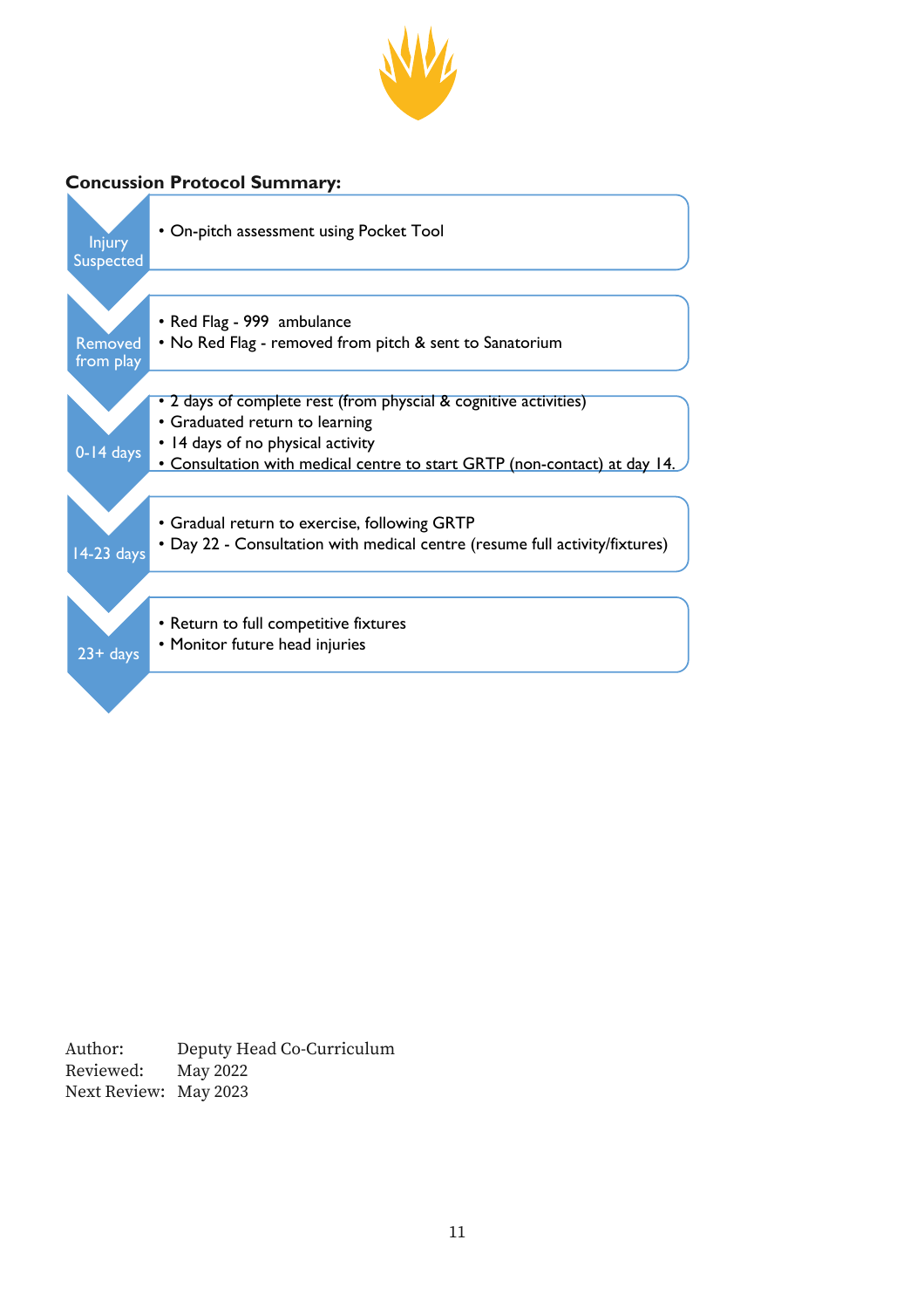

## **Appendix 1: Graded Return to Learn (GRTL)**

| NAME:                                  |  |
|----------------------------------------|--|
| YEAR GROUP:                            |  |
| SPORT & TEAM:                          |  |
| DATE OF CONCUSSION:                    |  |
| NUMBER OF PREV. CONCUSSIONS THIS TERM: |  |
|                                        |  |

## **GRADED RETURN TO LEARN**

|  | . |  |
|--|---|--|

| <b>REHABILITATION</b><br><b>STAGE</b>                                                                                                                                  | <b>Duration</b><br>(*delete as<br><b>SCHOOL ALLOWED</b><br>appropriate)                                                |                               | <b>SIGNATURE</b> in<br>house (hsm/matron) | <b>DATE</b> |
|------------------------------------------------------------------------------------------------------------------------------------------------------------------------|------------------------------------------------------------------------------------------------------------------------|-------------------------------|-------------------------------------------|-------------|
|                                                                                                                                                                        | Off school<br>Complete physical/cognitive rest<br>At home or in med centre<br>No screen time or reading                |                               | Day 1                                     |             |
| Stage 1a                                                                                                                                                               | Early to bed, lots of sleep<br>No prep<br>No tests<br>No ECAs<br>No sport                                              | $1-2*$ days                   | Day 2                                     |             |
| <b>Stage 1b</b>                                                                                                                                                        | Half day(s)<br>Limited screen time to 15mins x2<br>Early to bed, lots of sleep<br>Prep: 30mins max                     | $1-2*$ days                   | Day 1                                     |             |
|                                                                                                                                                                        | No tests<br>No ECAs<br>No Sport                                                                                        |                               | Day 2                                     |             |
| Stage 1c                                                                                                                                                               | Full day(s) with increased rest<br>Limited screen time to 15mins x4<br>Early to bed, lots of sleep<br>Prep: 45mins max | Day 1<br>$1-2*$ days<br>Day 2 |                                           |             |
|                                                                                                                                                                        | No tests<br>No ECAs<br>No Sport                                                                                        |                               |                                           |             |
| Full day(s) as 'normal'<br>Early to bed, lots of sleep<br>Prep: as normal (90-150mins)<br><b>Stage 1d</b><br>Tests: gradual return<br>ECAs: gradual return<br>No sport | $1-2*$ days                                                                                                            | Day 1                         |                                           |             |
|                                                                                                                                                                        |                                                                                                                        |                               | Day 2                                     |             |
| Stage 1e                                                                                                                                                               | Continue until day 14<br>No sport                                                                                      |                               | On day 14                                 |             |

| Having completed stage 1e, you MUST take this form to the medical centre to see Nurse/Physio. |              |             |  |
|-----------------------------------------------------------------------------------------------|--------------|-------------|--|
| <b>PASSED</b><br><b>SIGN</b>                                                                  | <b>PRINT</b> | DATE & TIME |  |
| $GP$ SIGN:                                                                                    | <b>PRINT</b> | DATE & TIME |  |

## **If you experience any concussion symptoms, please inform the medical centre asap.**

**If symptoms return at any stage, return to previous stage until symptom free for 24 hours**